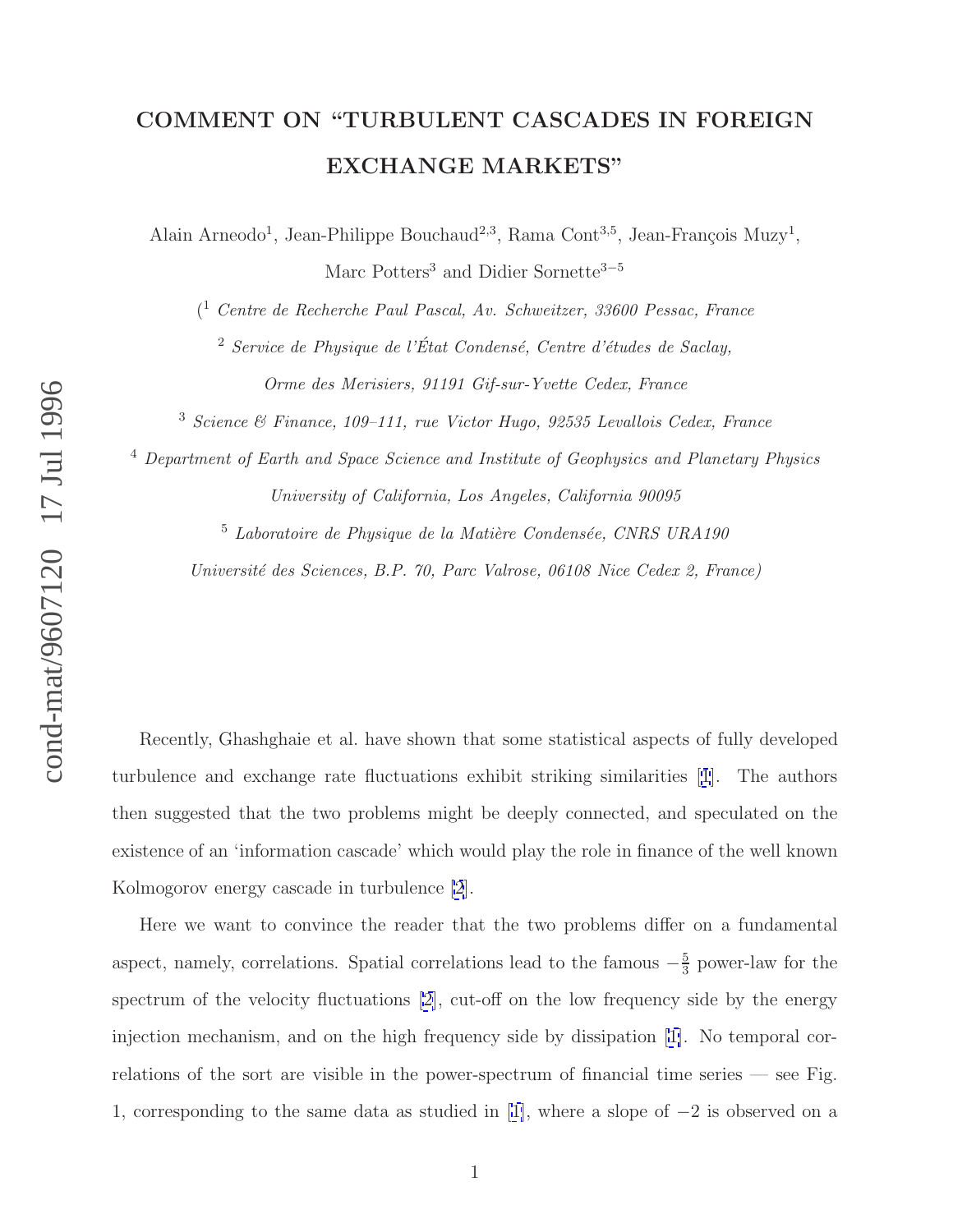log-log scale. As seen in the inset, this corresponds to a totally 'white' spectrum for the price change signal (no correlations). If such correlations existed, by the way, it would be rather easy to use them to earn money!

The quality of the 'log-normal' fit reported in [\[1\]](#page-3-0) can only be suggestive, since it is a two parameter fit for each time delay  $\Delta t$ . This must be compared to another proposal, which is that the fluctuations of financial assets are well described by a *truncated Lévy process*[\[3\]](#page-3-0), or some other fat-tail process, with *independent* increments. This was originally suggested in [\[4](#page-3-0)] where the S&P 500 index was studied, and later substantiated on many other financial time series, using independent techniques (wavelets [[5\]](#page-3-0), or direct histogramming and convolution [M. Potters, unpublished data]). In Fig. 2, we show a 'truncated Lévy' fit of the data. There are three parameters, but which are once and for all fixed on the smallest time scale  $\Delta t = 5$ min, while the larger time scales are obtained by convolution which amounts to assume independence of the increments. Notice that this method predicts both the shape and the overall scale of the distribution.

The mechanism by which fat tails in financial data disappear as the time scale grows is nothing but the consequence of the central limit theorem (see e.g.  $(6, 7)$ ), which can safely be applied when these tails decay sufficiently fast and when correlations are absent. Subtle temporal correlations are actually observed in the evolution of the 'volatility', i.e. the amplitude of the fluctuations, leading to deviations from a simple convolution rule for the distribution of increments. However these deviations remain small and still allow for the application of the central limit theorem. On the other hand, the core of the problem in turbulence is precisely the existence of very strong correlations preventing the use of the central limit theorem!

**Acknowledgments.** We are very grateful to Y. Gagne for the permission to use his experimental turbulent signals.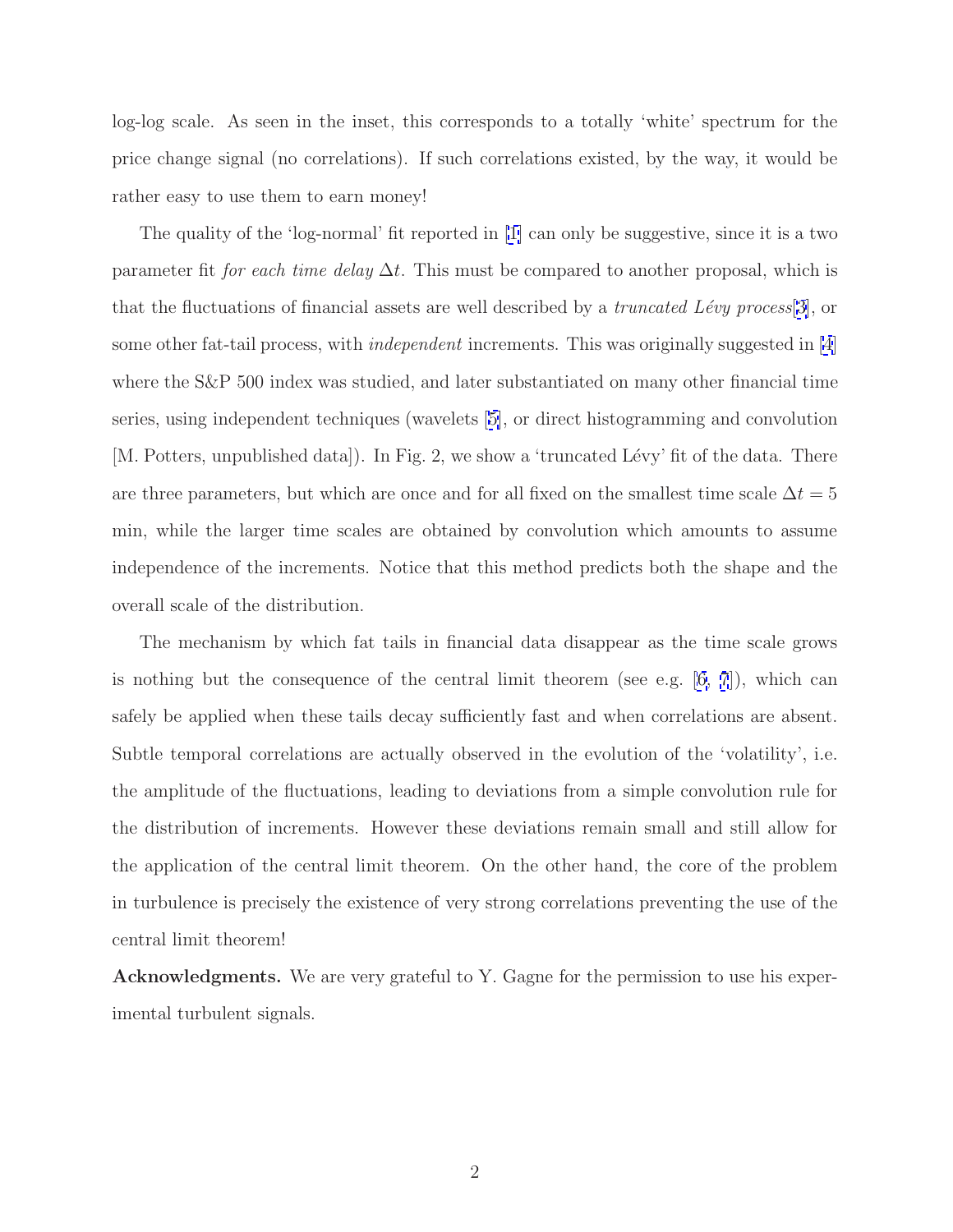## FIGURES

FIG. 1. Fourier transform of the price autocorrelation function  $\langle x(t)x(t + \tau) \rangle$  as a function of temporal frequency for the DEM-USD exchange rate (Oct '91–Nov '94) (bottom curve) as compared to the  $-\frac{5}{3}$  power-law spectrum observed for the spatial velocity fluctuations in turbulent flows (the data were recorded by Y. Gagne in a wind tunel experiment at  $R_{\lambda} = 3050$ ) (*top curve*). Inset: Fourier transform of the price change autocorrelation function  $\langle \Delta x(t)\Delta x(t+\tau) \rangle$ , which is completely flat (and would behave as the  $\frac{1}{3}$ <sup>th</sup> power of frequency in turbulent flows). Units are arbitrary.

FIG. 2. Cumulative distribution function of price changes for different time delays  $\Delta t = 5$ min, 15 min, 1 hour, 1 day and 5 days (from bottom to top). Symbols represent empirical data (DEM-USD, Oct '91–Nov '94): squares for positive price changes  $(1 - F(\Delta x))$  and circles for negative ones  $(F(-\Delta x))$ . The solid line is a truncated symmetric Lévy distribution fitted to the data at 5 min and self-convoluted 3, 12, 84 and 420 times respectively. Note that the data used correspond to the 7 hour business day in New York.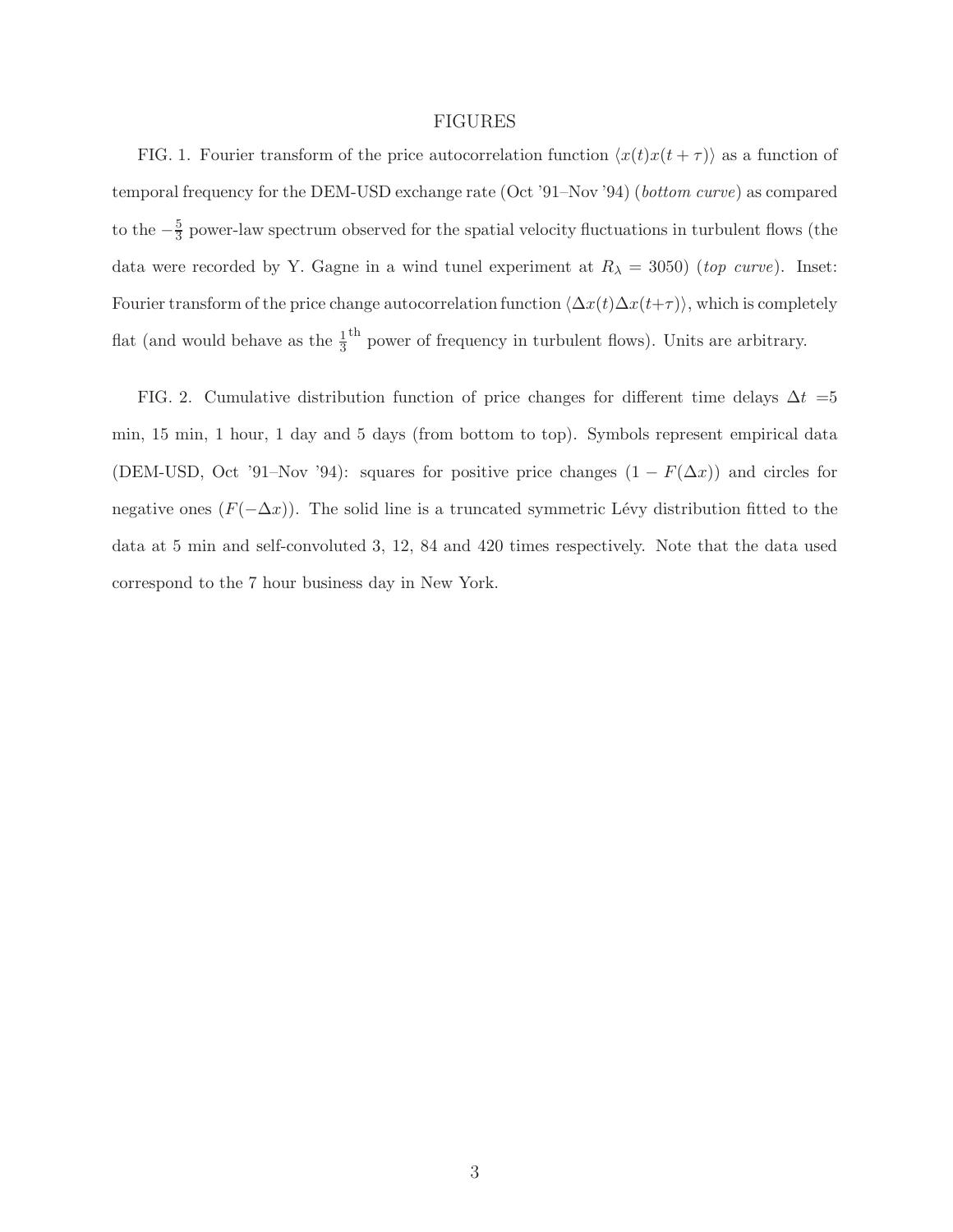## REFERENCES

- <span id="page-3-0"></span>[1] Ghashghaie, S., Breymann, W., Peinke, J., Talkner, P. and Dodge, Y. Nature **381** 767 (1996).
- [2] Frisch, U. Turbulence: The Legacy of A.N. Kolmogorov, Cambridge University Press (1995).
- [3] Koponen, I. Phys. Rev. E **52**, 1197 (1995).
- [4] Mantegna, R. and Stanley, H.E. Nature **376**, 46 (1995).
- [5] Arneodo, A., Muzy, J.F., Bouchaud, J.P., and Sornette, D. in preparation.
- [6] Gnedenko, B.V. and Kolmogorov, A.N. Limit distributions for sum of independent random variables, Addison Wesley, Reading MA (1954).
- [7] Bouchaud, J.P., Sornette, D. and Potters, M. 'Option pricing in the presence of very strong fluctuations', to appear in Proceedings of the Newton Institute session on Mathematical Finance, Edts: M. Dempster and S. Pliska, Springer (1996).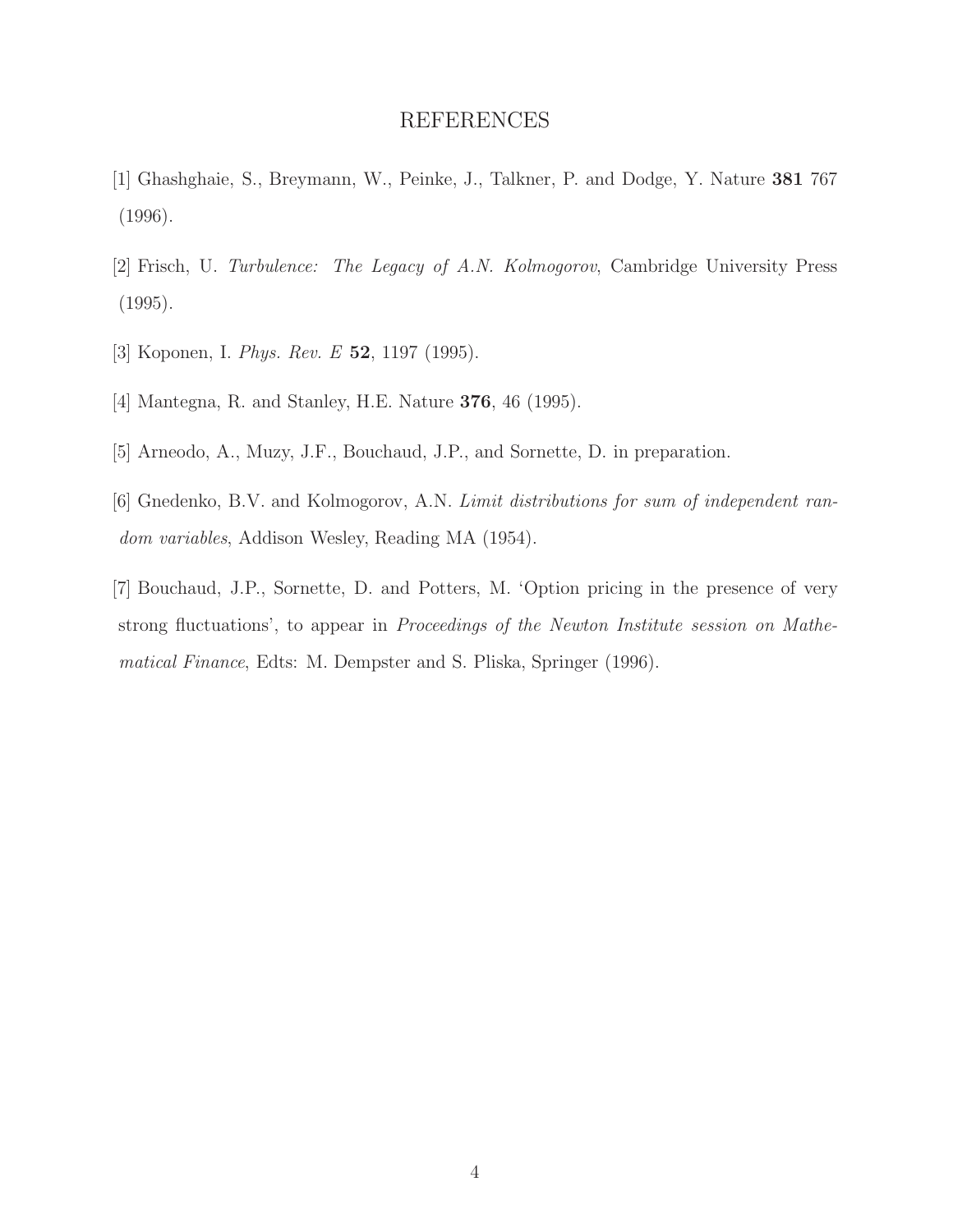